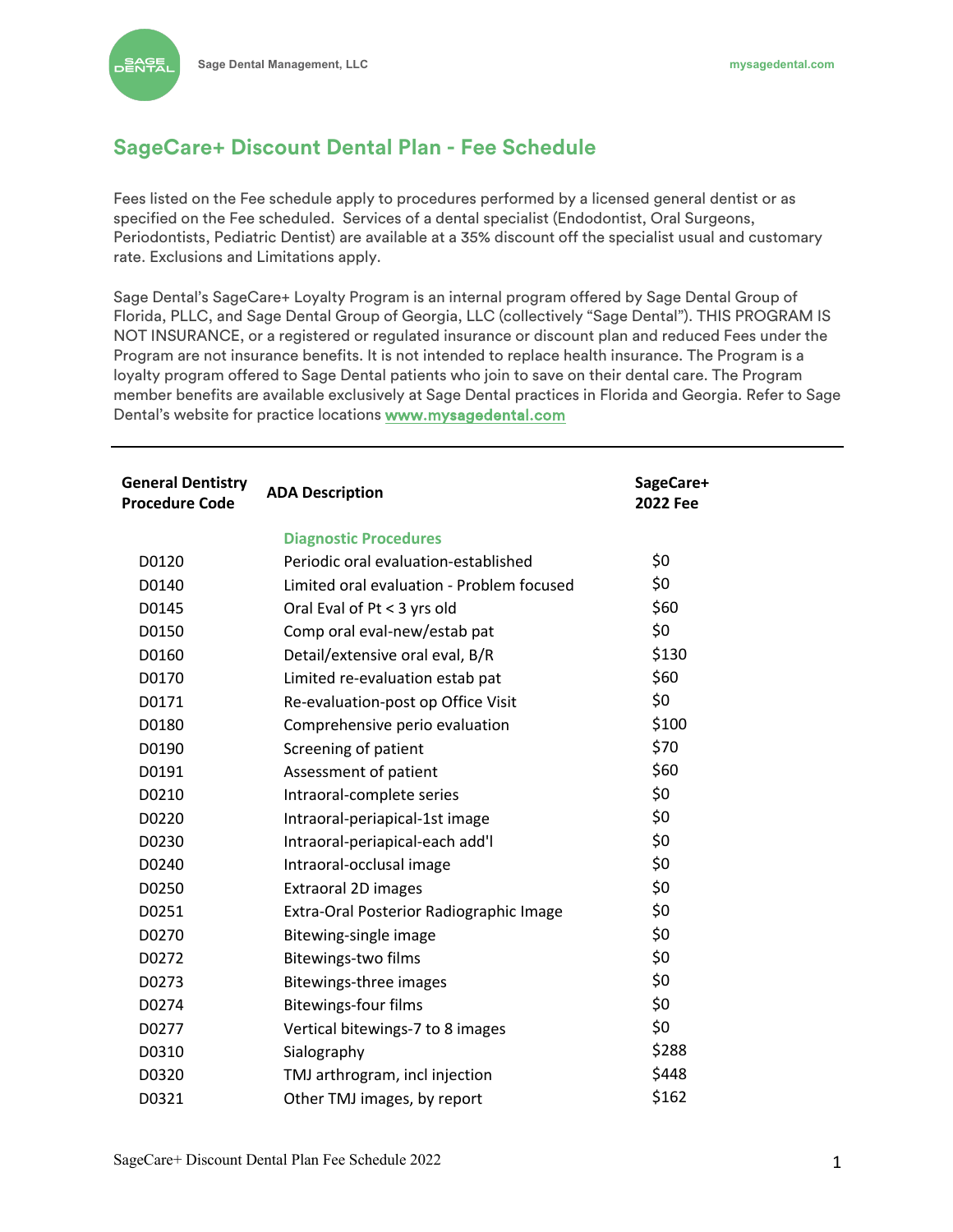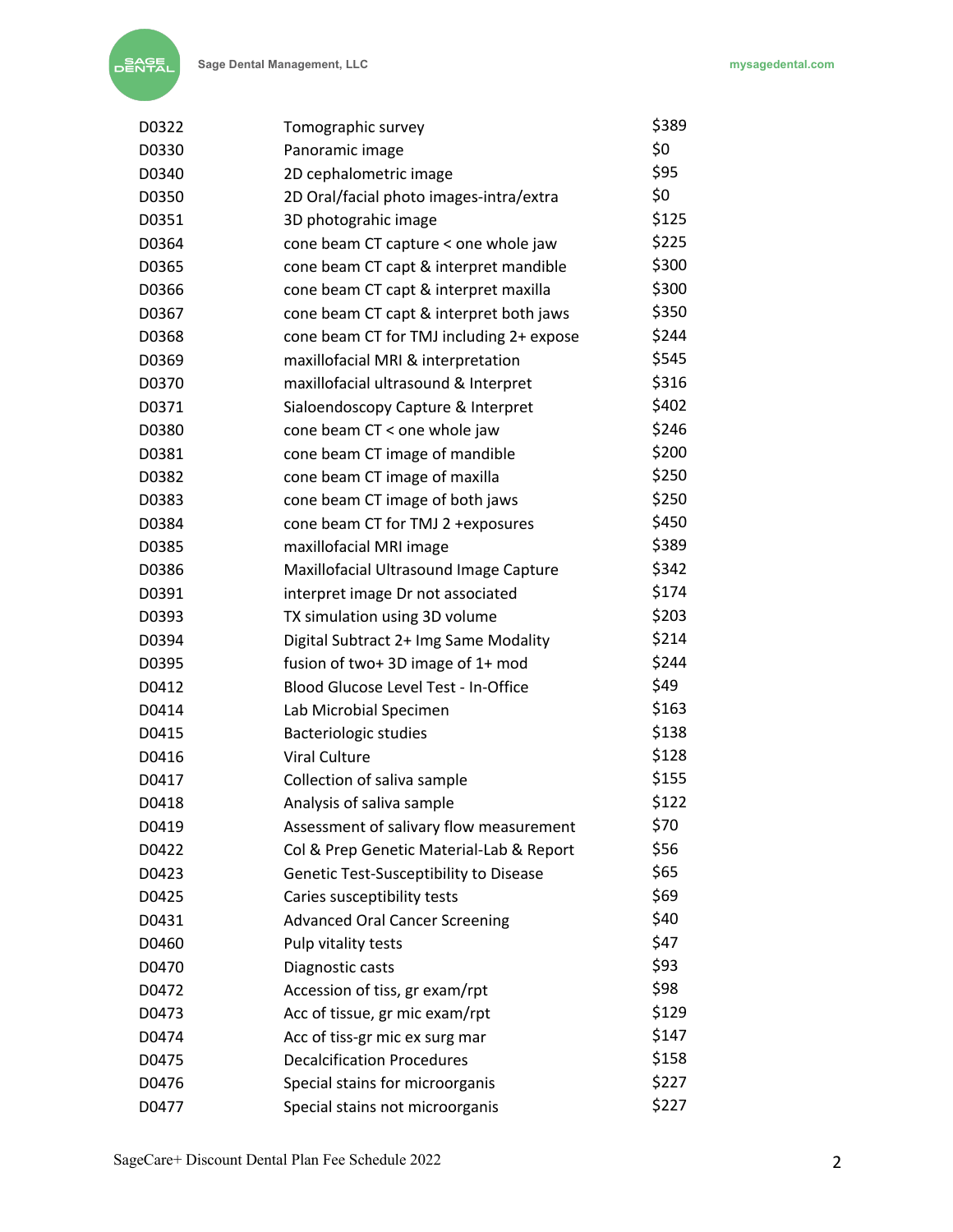| D0478             | Immunohistochemical stains                      | \$129 |
|-------------------|-------------------------------------------------|-------|
| D0479             | Tissue in-situ hybrid w/interpr                 | \$174 |
| D0480             | Proc & intrp of cytologic smear                 | \$127 |
| D0481             | <b>Electron Microscopy</b>                      | \$162 |
| D0482             | Direct Immunofuorescence                        | \$84  |
| D0483             | Indirect Immunoflurescence                      | \$96  |
| D0484             | Consultation Slides (elsewhere)                 | \$132 |
| D0485             | <b>Consultation Biopsy Material</b>             | \$152 |
| D0486             | Accession Of Transepithelial Cytologic          | \$129 |
| D0502             | Other oral path procedure, B/R                  | \$128 |
| D0600             | <b>NON-Ionizing Diagnostic PROC</b>             | \$182 |
| D0601             | caries assessment & Doc, low risk               | \$60  |
| D0602             | Caries risk assessment & Doc, moderate          | \$57  |
| D0603             | Caries risk assessment & Doc, high risk         | \$59  |
| D0604             | Antigen testing includes Coronavirus            | \$15  |
| D0605             | Antibody testing included Coroavirus            | \$15  |
| D0701             | Image Only Pano Xray                            | \$65  |
| D0702             | Image Only 2-D Ceph                             | \$75  |
| D0703             | Image Only Oral/Facial Image                    | \$50  |
| D0704             | Image Only 3-D Image                            | \$71  |
| D0705             | Image Only Extra Oral Posterior                 | \$59  |
| D0706             | Image Only Occlusal xray                        | \$38  |
| D0707             | Image Only Periapical Xray                      | \$36  |
| D0708             | Image Only Bitewing Xray                        | \$36  |
| D0709             | Image Only Full Mouth Xray                      | \$82  |
| D0999             | Unspecified Diagnostic Procedure by Report      | \$0   |
|                   | <b>Preventive Procedures</b>                    |       |
| D1110             | Prophy Adult                                    | \$40  |
| D1120             | Prophylaxis-child                               | \$40  |
| D <sub>1206</sub> | <b>Topical Application of Varnish</b>           | \$40  |
| D1208             | <b>Topical Application of Fluoride</b>          | \$25  |
| D1310             | Nutritional counseling                          | \$52  |
| D1320             | <b>Tobacco counseling</b>                       | \$60  |
| D1321             | Conseling for High-Risk Substance Use           | \$60  |
| D1330             | Oral hygiene instruction                        | \$43  |
| D1351             | Sealant-per tooth                               | \$35  |
| D1352             | Preventive Restoration, Perm Th                 | \$88  |
| D1353             | Sealant Repair - per tooth                      | \$48  |
| D1354             | <b>Interim Caries Arresting Medicament Appl</b> | \$62  |
| D1355             | Caries Preventive Medicament per Tth            | \$62  |
| D1510             | Space maint-fixed-unilateral                    | \$248 |
| D1516             | Space Maintainer-fixed bilateral, Maxillary     | \$333 |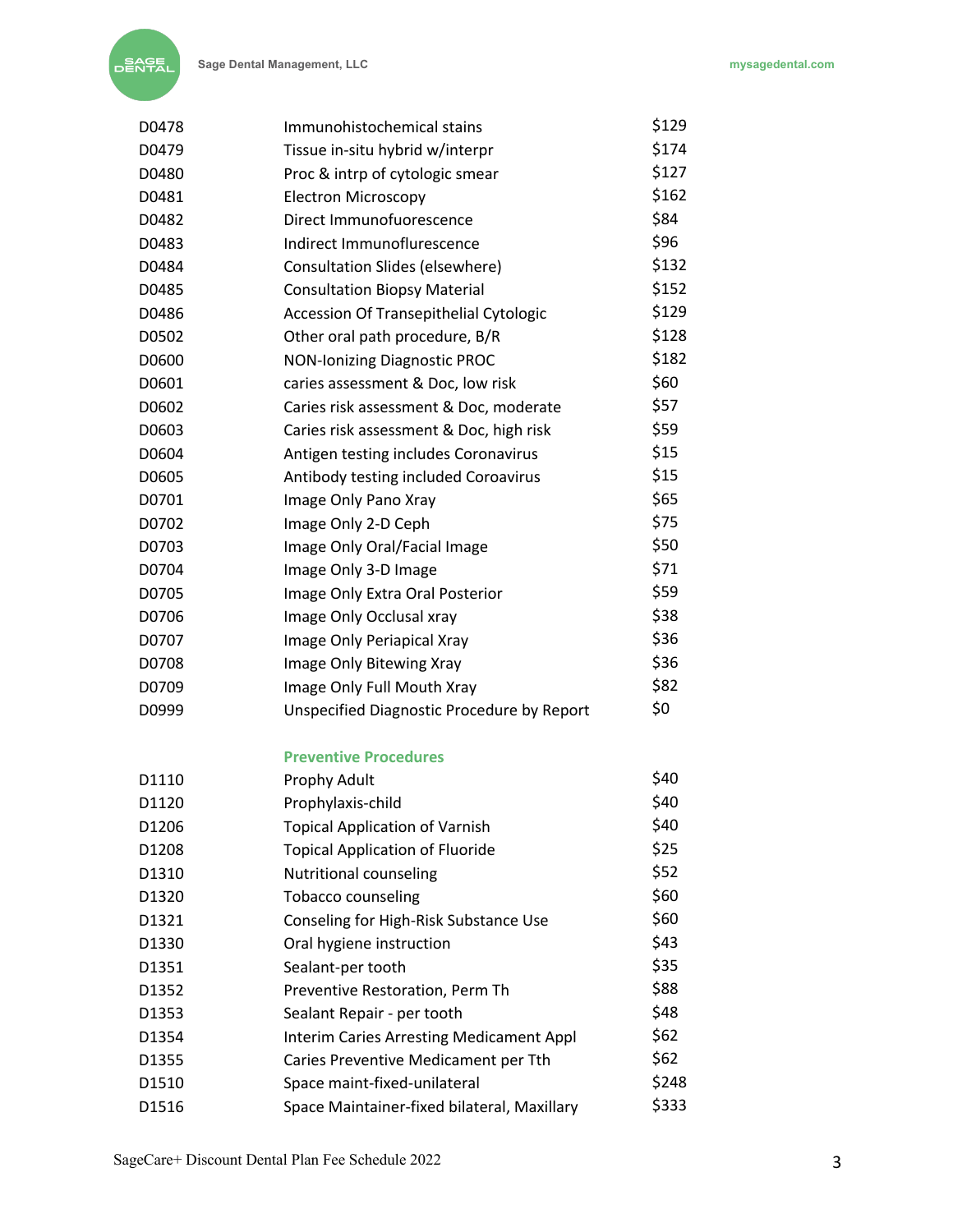

| D1517             | Space Maintainer-fixed bilateral, Mandibular | \$333 |
|-------------------|----------------------------------------------|-------|
| D1520             | Space maint-remov-unilateral                 | \$303 |
| D1526             | Space Maintainer-Removable bilateral, Max    | \$387 |
| D1527             | Space Maintainer-Removable bilateral, Man    | \$387 |
| D1551             | Re-cement/Re-bond bilateral Space Maxlry     | \$65  |
| D <sub>1552</sub> | Re-cement/Re-bond bilateral Space Mand       | \$65  |
| D1553             | Re-cement/Re-bond unilateral by Quad         | \$65  |
| D1556             | Remove fix unilateral sp maint by Quad       | \$65  |
| D1557             | Remove fix bilateral sp maint maxilary       | \$65  |
| D1558             | Remove fix bilateral sp maint mandblar       | \$70  |
| D <sub>1575</sub> | Distal Space Maintainer Fixed                | \$241 |
| D1999             | Unspecified Preventive Procedure by Report   | \$46  |

## **Restorative Procedures**

| D2140 | Amalgam-1 surf. prim/perm       | \$116 |
|-------|---------------------------------|-------|
| D2150 | Amalgam-2 surf. prim/perm       | \$145 |
| D2160 | Amalgam-3 surf. prim/perm       | \$200 |
| D2161 | Amalgam-4+ surf. prim/perm      | \$210 |
| D2330 | Resin-one surface, anterior     | \$115 |
| D2331 | Resin-two surfaces, anterior    | \$140 |
| D2332 | Resin-three surfaces, anterior  | \$165 |
| D2335 | Resin-4+ w/incis angle-anterior | \$264 |
| D2390 | Resin composite crown, anterior | \$363 |
| D2391 | Resin composite-1s, posterior   | \$90  |
| D2392 | Resin composite-2s, posterior   | \$165 |
| D2393 | Resin composite-3s, posterior   | \$190 |
| D2394 | Resin composite-4+s, posterior  | \$287 |
| D2510 | Inlay-metallic-one surface      | \$710 |
| D2520 | Inlay-metallic-two surfaces     | \$744 |
| D2530 | Inlay-metallic-three + surfaces | \$780 |
| D2542 | Onlay-metallic-two surfaces     | \$814 |
| D2543 | Onlay-metallic-three surfaces   | \$831 |
| D2544 | Onlay-metallic-four + surfaces  | \$866 |
| D2610 | Inlay-porcel/ceramic-1 surface  | \$757 |
| D2620 | Inlay-porcel/ceramic-2 surface  | \$766 |
| D2630 | Inlay-porcel/ceramic-3+ surface | \$815 |
| D2642 | Onlay-porcel/ceram-2 surface    | \$812 |
| D2643 | Onlay-porcel/ceram-3 surface    | \$850 |
| D2644 | Onlay-porcel/ceram-4 + surface  | \$871 |
| D2710 | Crown-resin (indirect) Lab      | \$753 |
| D2740 | Crown-porcelain/ceramic substr  | \$825 |
| D2750 | Crown-porc fuse high noble mtl  | \$875 |
| D2751 | Crown-porc fused to base metal  | \$829 |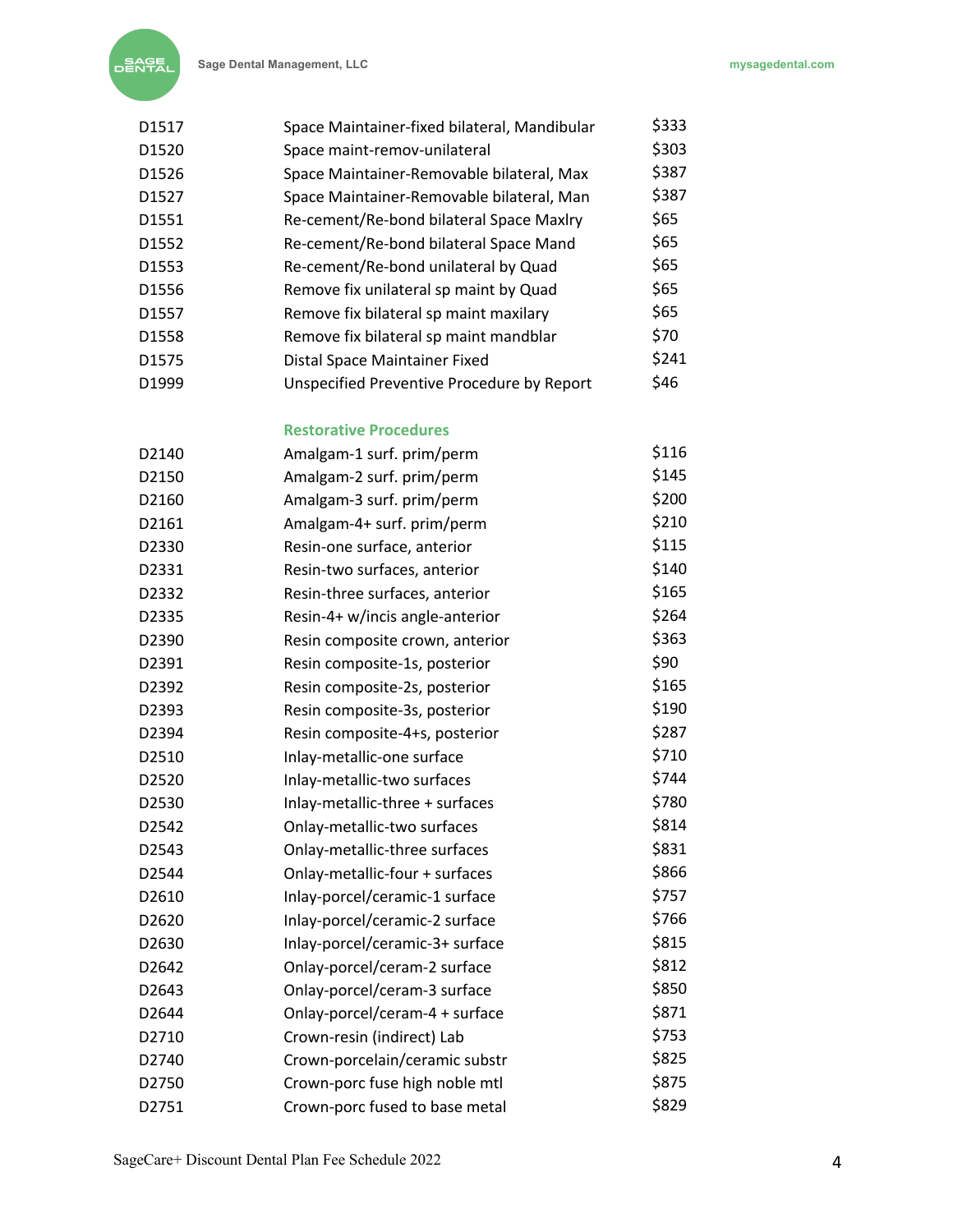| D <sub>2752</sub> | Crown-porc fused noble metal                   | \$885   |
|-------------------|------------------------------------------------|---------|
| D2753             | Crown-Porcelain fused to titanium/alloy        | \$1,072 |
| D2783             | Crown-3/4 porcelain/ceramic                    | \$904   |
| D2790             | Crown-full cast high noble mtl                 | \$954   |
| D2792             | Crown-full cast noble metal                    | \$860   |
| D2794             | Crown - Titanium                               | \$864   |
| D2799             | Provisional Crown - Further Tx Prior To Final  | \$385   |
| D2910             | Re-cement or re-bond inlay/onlay/veneer        | \$102   |
| D2915             | Recement or Rebond indir or prefab Post Core   | \$94    |
| D2920             | Re-cement or Re-bond crown                     | \$102   |
| D2921             | Reattach Tooth Frag Incisal Edge Or Cusp       | \$202   |
| D2928             | Prefab Porcelain/ceramic Crown Permanent       | \$188   |
| D2929             | Prefab Porcelain/ceramic Crown - Primary       | \$287   |
| D2930             | Prefab stain steel crn-primary                 | \$234   |
| D2931             | Prefab stain steel crown-perm                  | \$251   |
| D2932             | Prefabricated resin crown                      | \$307   |
| D2933             | Prefab stl crown w/resin window                | \$286   |
| D2934             | Prefab Esthetic Stainless Crown                | \$288   |
| D2940             | Protective Restoration not for base or liner   | \$113   |
| D2941             | Interim Therapeutic Restore - Primary          | \$160   |
| D2949             | <b>Restorative Foundation Indirect Restore</b> | \$173   |
| D2950             | Crown buildup, including pins                  | \$160   |
| D2951             | Pin retention-/tooth, (+ rest)                 | \$60    |
| D2952             | Cast post &core in add to crown                | \$361   |
| D2953             | Each add'l cast post-same tooth                | \$248   |
| D2954             | Prefab post&core in add to crn                 | \$297   |
| D2955             | Post removal (not with endo)                   | \$233   |
| D2957             | Each + prefab post-same tooth                  | \$164   |
| D2960             | Labial veneer(laminate)-chairsd                | \$597   |
| D2961             | Labial veneer (resin lamin)-lab                | \$871   |
| D2962             | Labial veneer (porceln lam)-lab                | \$1,010 |
| D2971             | <b>Additional Pro Construct Crown</b>          | \$199   |
| D2975             | Coping                                         | \$475   |
| D2980             | Crown repair necessitated by material failure  | \$260   |
| D2981             | <b>Inlay Repair Material Failure</b>           | \$225   |
| D2982             | <b>Onlay Repair Material Failure</b>           | \$227   |
| D2983             | Veneer Repair Material Failure                 | \$237   |
| D2990             | Resin Infiltration Smooth Surface              | \$156   |
| D2999             | <b>Unspecified Restorative by Report</b>       | \$0     |
|                   | <b>Endodontics Procedures</b>                  |         |

| D3000 | Tooth May Require Endo   | S0  |
|-------|--------------------------|-----|
| D3110 | Pulp cap-direct, (+rest) | S75 |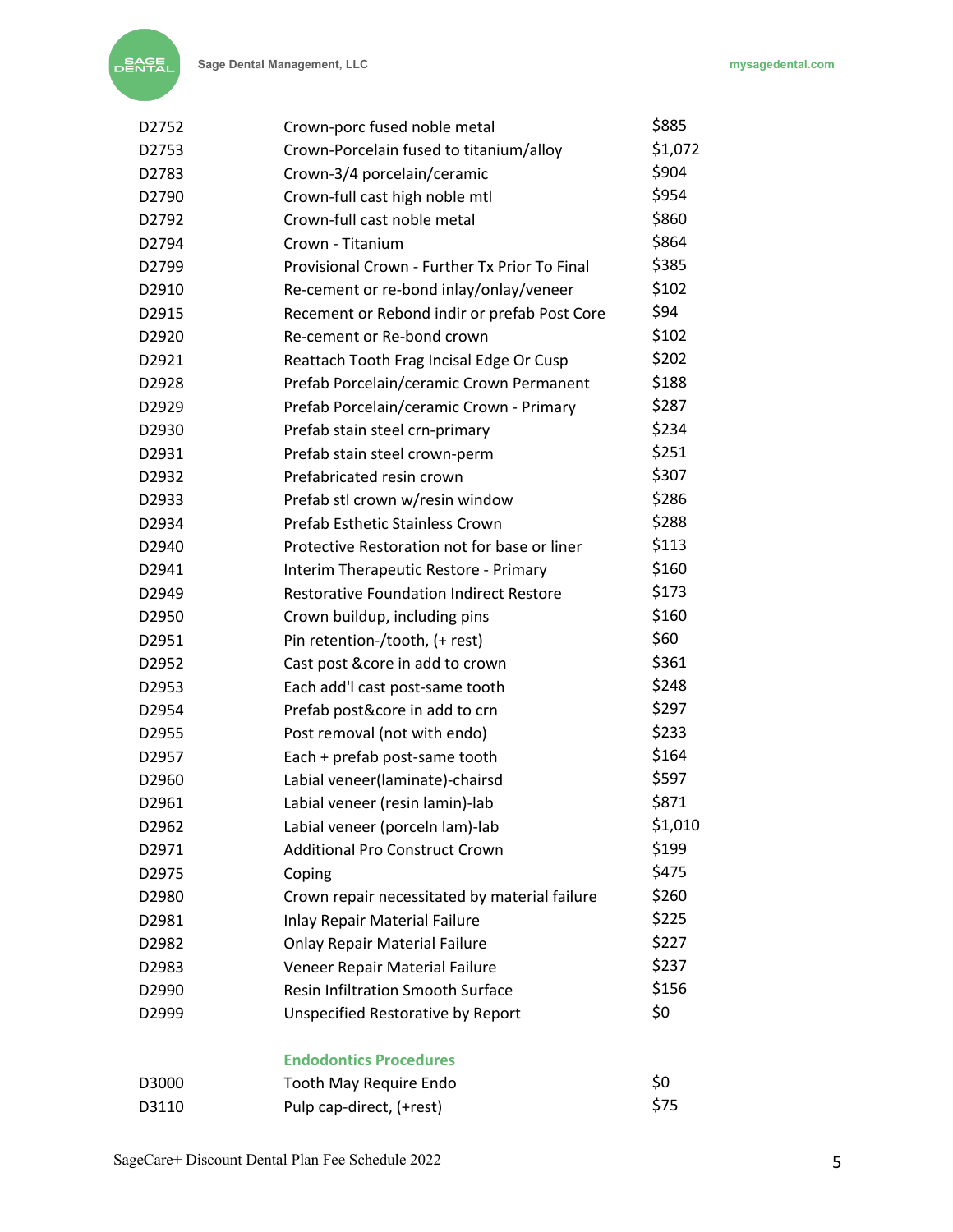| D3120 | Pulp cap-indirect, (+ rest)                       | \$75    |
|-------|---------------------------------------------------|---------|
| D3199 | USE CODE D0171 - Endo Post Op                     | \$0     |
| D3220 | Therapeutic pulpotomy(exc rest)                   | \$182   |
| D3221 | Pulpal debridemnt-prim/perm th                    | \$206   |
| D3222 | Partial pulpototomy apexogen                      | \$236   |
| D3230 | Pulpal therapy-anterior, primary                  | \$218   |
| D3240 | Pulpal therapy-posterior, prim                    | \$264   |
| D3310 | Root canal therapy - anterior                     | \$550   |
| D3320 | Root canal therapy - bicuspid                     | \$755   |
| D3330 | Root canal therapy - molar                        | \$909   |
| D3331 | Treatment Rct Obstruct/non-surg                   | \$512   |
| D3332 | Incomplt endo therapy-inopbl th                   | \$356   |
| D3333 | Int root repair of perf defects                   | \$275   |
| D3346 | Retreat, prev RCT - anterior                      | \$692   |
| D3347 | Retreat, prev RCT - bicuspid                      | \$786   |
| D3348 | Retreat, prev RCT - molar                         | \$1,029 |
| D3351 | Apexification/recalcif, initial or repair         | \$291   |
| D3352 | Apexification/recalcif, interim                   | \$210   |
| D3353 | Apexification/recalcif, final                     | \$416   |
| D3355 | Pupal Regeneration - Initial Visit                | \$342   |
| D3356 | <b>Pupal Regeneration Medication Replace</b>      | \$215   |
| D3357 | pupal regeneration completed TX                   | \$387   |
| D3410 | Apicoectomy/Periradic surg-ant                    | \$552   |
| D3421 | Apicoect/Perirad-bicus/1st root                   | \$619   |
| D3425 | Apicoect/Perirad-molar/1st root                   | \$692   |
| D3426 | Apicoect/Perirad (each + root)                    | \$324   |
| D3427 | <b>INACTIVE Periradicular Surgery W/out Apico</b> | \$1     |
| D3428 | Bone Graft W/periradicular 1site                  | \$462   |
| D3429 | Bone Graft W/perirad + Same Site                  | \$403   |
| D3430 | Retrograde filling-per root                       | \$223   |
| D3431 | Biologic W/periradicular Surg                     | \$411   |
| D3432 | <b>Guided Tissue Regeneration Per Site</b>        | \$495   |
| D3450 | Root amputation-per root                          | \$432   |
| D3460 | Endodontic endosseous implant                     | \$1,175 |
| D3470 | Intentional replant, inc splint                   | \$631   |
| D3471 | <b>Surgical Repair Root Resportion Anterior</b>   | \$455   |
| D3472 | Surgical Repair Root Resportion PreMolar          | \$455   |
| D3473 | <b>Surgical Repair Root Resportion Molar</b>      | \$455   |
| D3501 | Surgical Exposure w/o Repair Anterior             | \$455   |
| D3502 | Surgical Exposure w/o Repair PreMolar             | \$455   |
| D3503 | Surgical Exposure w/o Repair Molar                | \$455   |
| D3910 | Surg isolation of th w/rub dam                    | \$184   |
| D3920 | Hemisection, no root canal ther                   | \$366   |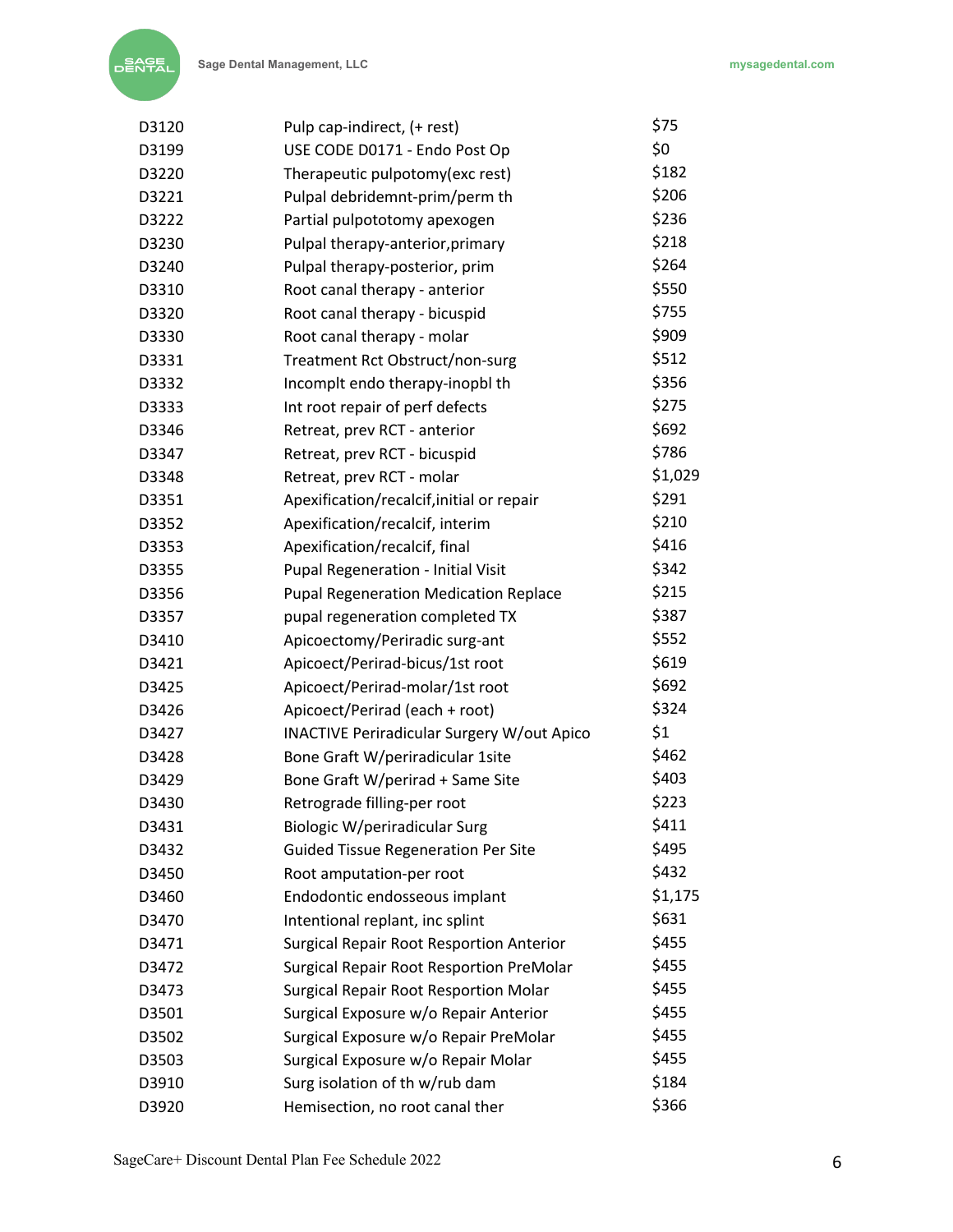| D3950 | Canal prep/fit of dowel/post                  | \$200 |
|-------|-----------------------------------------------|-------|
| D3999 | Unspecified Endodontic Procedure by Report    | \$0   |
|       | <b>Periodontics Procedures</b>                |       |
| D4000 | May Require Crown Lengthening                 | \$0   |
| D4110 | Perio Charting                                | \$0   |
| D4210 | Gingivectomy-4+ per quadrant                  | \$427 |
| D4211 | Gingivectomy-1-3 th, per quad                 | \$309 |
| D4212 | Gingivectomy/plasty Access Per Tooth          | \$254 |
| D4230 | Crown Exposure 4+ Teeth / Space Per Quad      | \$619 |
| D4231 | Crown Exposure 1-3 Teeth/Space Per Quad       | \$465 |
| D4240 | Ging flap, root pln, 4+ per quad              | \$378 |
| D4241 | Ging flap, root pln, 1-3 th, quad             | \$489 |
| D4245 | Apically positioned flap                      | \$564 |
| D4249 | Clinic crown lengthen-hard tiss               | \$671 |
| D4260 | Osseous surgery incl flap & closure-4+ per Q  | \$610 |
| D4261 | Osseous surgery incl flap & closure 1-3 th, Q | \$513 |
| D4263 | Bone replace graft-1st site/qu                | \$403 |
| D4264 | Bone replace graft-each add/qu                | \$462 |
| D4265 | Bio mat, sft&osseous tiss regen               | \$322 |
| D4266 | Guided tiss regen-resorb-per                  | \$403 |
| D4267 | Guided tiss regen-nonresorb-per               | \$618 |
| D4268 | Surg revision proc, per tooth                 | \$605 |
| D4270 | Pedicle soft tissue graft proc                | \$673 |
| D4273 | Autogenous Graft 1st Site                     | \$671 |
| D4274 | Distal/proximal wedge procedure               | \$366 |
| D4275 | Non-autogenous Con Tis Graft Prc              | \$318 |
| D4276 | Comb cnct tiss&dbl pedicle grft               | \$867 |
| D4277 | Free Soft Tissue Graft 1st tooth              | \$610 |
| D4278 | Free Soft Tissue Graft additional tooth       | \$464 |
| D4283 | <b>Autogenous Graft Additional Sites</b>      | \$667 |
| D4285 | Non-Auto Connective Tissue Graft/Add TH       | \$659 |
| D4320 | Provisional splinting-intracor                | \$415 |
| D4321 | Provisional splinting-extracor                | \$391 |
| D4341 | Perio scale&root pln-4+per quad               | \$175 |
| D4342 | Perio scale&root pln-1-3th                    | \$125 |
| D4346 | Scaling w/Mod-Sev. Inflammation -full mouth   | \$100 |
| D4355 | Full mouth debridemnt, eval/diag              | \$94  |
| D4381 | Local delivery of antimicrobial               | \$60  |
| D4910 | Periodontal maintenance                       | \$70  |
| D4920 | Unscheduled dressing change                   | \$82  |
| D4921 | Gingival Irrigation -Per Quadrant             | \$20  |
| D4999 | Unspecitifed Periodontal Procedure by Report  | \$26  |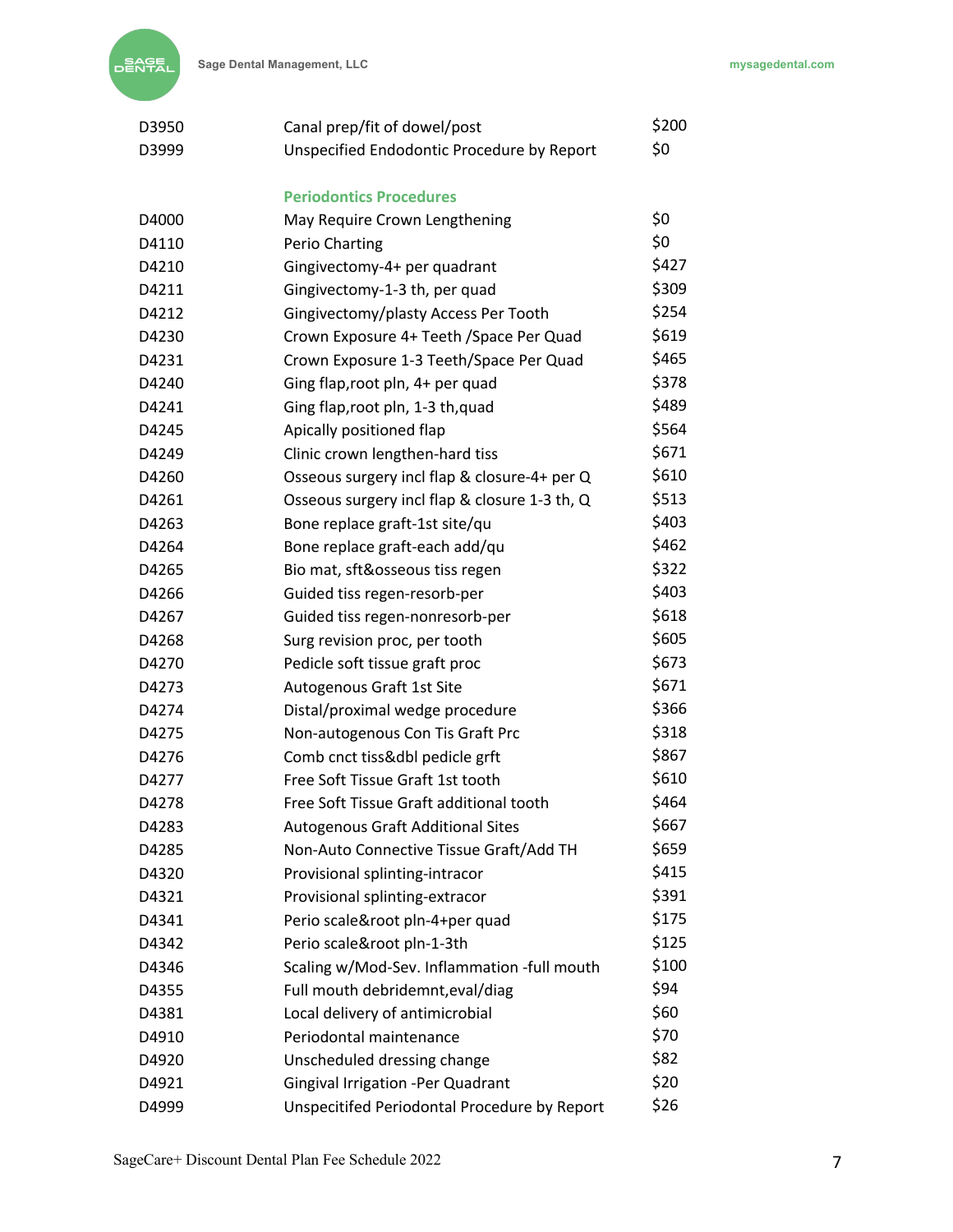## **Prosthodontics (Removable) Procedures**

| D5110 | Complete denture - maxillary                  | \$1,045 |
|-------|-----------------------------------------------|---------|
| D5120 | Complete denture - mandibular                 | \$1,045 |
| D5130 | Immediate denture - maxillary                 | \$1,210 |
| D5140 | Immediate denture - mandibular                | \$1,210 |
| D5211 | Maxillary partial - resin clasp/rest/teeth    | \$908   |
| D5212 | Mandibular partial - resin clasp/rest/teeth   | \$908   |
| D5213 | Maxil partial-Metal Base W/sdls               | \$1,569 |
| D5214 | Mand partial-Metal Base W/sdls                | \$1,572 |
| D5221 | Immediate Maxillary Partial-Resin Base        | \$537   |
| D5222 | Immediate Mandibular Partial-Resin Base       | \$537   |
| D5223 | Immediate Maxillary Part-Cast Metal           | \$1,105 |
| D5224 | Immediate Mandibular Part-Cast Mtl            | \$1,105 |
| D5225 | Maxi partial-Flex Base                        | \$1,368 |
| D5226 | Mand partial-Flex Base                        | \$1,363 |
| D5282 | Removable Unilateral Partial Cast Metal, Maxi | \$871   |
| D5283 | Removable Unilateral Partial Cast Metal, Mand | \$792   |
| D5284 | Removable unilateral part dent flex per quad  | \$871   |
| D5286 | Removable unilateral part dent resin per quad | \$792   |
| D5410 | Adjust complete denture-maxil                 | \$80    |
| D5411 | Adjust complete denture-mand                  | \$78    |
| D5421 | Adjust partial denture-maxil                  | \$78    |
| D5422 | Adjust partial denture-mand                   | \$78    |
| D5511 | Repair Broken Complete Denture Base, Mandibul | \$199   |
| D5512 | Repair Broken Complete Denture Base, Maxillar | \$199   |
| D5520 | Replace teeth-comp dent (ea th)               | \$167   |
| D5611 | Repair Resin Parial Denture Base, Mandibular  | \$165   |
| D5612 | Repair Resin Parial Denture Base, Maxillary   | \$165   |
| D5621 | Repair Cast Partial Framework, Mandibular     | \$239   |
| D5622 | Repair Cast Partial Framework, Maxillary      | \$239   |
| D5630 | Repair or Replace Broken Retentive/Clasping   | \$238   |
| D5640 | Replace broken teeth-per tooth                | \$174   |
| D5650 | Add tooth to exist part denture               | \$204   |
| D5660 | Add clasp, exist part denture ea tooth        | \$235   |
| D5670 | Replace all th&acrylic-maxil                  | \$587   |
| D5671 | Replace all th&acrylic-mand                   | \$603   |
| D5710 | Rebase complete maxil denture                 | \$472   |
| D5711 | Rebase complete mand denture                  | \$470   |
| D5720 | Rebase maxil partial denture                  | \$454   |
| D5721 | Rebase mand partial denture                   | \$454   |
| D5730 | Reline complete maxil-chairside               | \$333   |
| D5731 | Reline complete mand-chairside                | \$333   |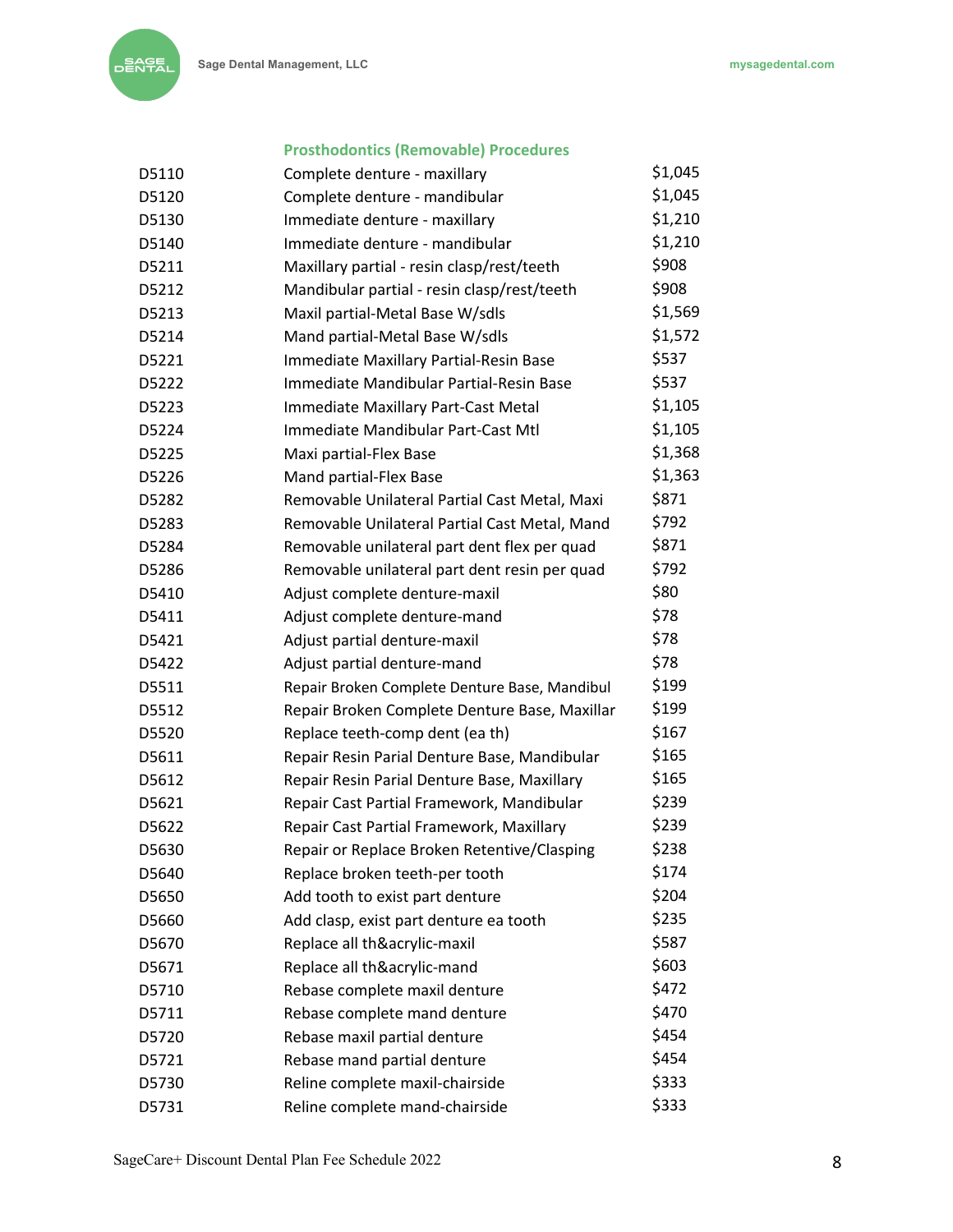| D5740 | Reline maxil partial-chairside                      | \$322   |
|-------|-----------------------------------------------------|---------|
| D5741 | Reline mand partial-chairside                       | \$296   |
| D5750 | Reline complete maxillary (lab)                     | \$414   |
| D5751 | Reline complete mand (lab)                          | \$416   |
| D5760 | Reline maxillary partial (lab)                      | \$409   |
| D5761 | Reline mandibular partial (lab)                     | \$410   |
| D5810 | Interim comp denture (maxil)                        | \$765   |
| D5811 | Interim comp denture (mand)                         | \$704   |
| D5820 | Interim partial denture (maxil)                     | \$626   |
| D5821 | Interim partial denture (mand)                      | \$623   |
| D5850 | Tissue condition, maxillary                         | \$168   |
| D5851 | Tissue condition, mandibular                        | \$183   |
| D5862 | Precision attachment, B/R                           | \$741   |
| D5863 | Overdenture - Complete Maxillary                    | \$1,961 |
| D5864 | <b>Overdenture - Partial Maxillary</b>              | \$1,935 |
| D5865 | Overdenture - Complete Mandibular                   | \$1,975 |
| D5866 | <b>Overdenture - Partial Mandibular</b>             | \$1,789 |
| D5867 | Replcmt prec attachmt-part/full                     | \$345   |
| D5875 | Mod of remvble prosth-post surg                     | \$344   |
| D5876 | Add Metal to Acrylic Full Denture-Per Arch          | \$179   |
| D5899 | Unspecified Removable Prosthodontic by Report       | \$1,558 |
| D5937 | Trismus appliance (not TMD)                         | \$557   |
| D5951 | Feeding aid                                         | \$772   |
| D5982 | Surgical stent                                      | \$394   |
| D5983 | Radiation carrier                                   | \$1,322 |
| D5984 | Radiation shield                                    | \$1,474 |
| D5985 | Radiation cone locator                              | \$1,323 |
| D5986 | Fluoride gel carrier                                | \$167   |
| D5987 | Commissure splint                                   | \$820   |
| D5988 | Surgical splint                                     | \$582   |
| D5991 | Vesiculobullous Medic Carrier                       | \$176   |
| D5994 | <b>INACTIVE Perio Medicine Seal Lab Both Arches</b> | \$1     |
| D5995 | Perio Medicine W/periph Seal Lab Maxillary          | \$330   |
| D5996 | Perio Medicine W/periph Seal Lab Mandibular         | \$330   |
| D5999 | Unspecified Maxillofacial Prosthesis by Repor       | \$0     |
|       | <b>Implant Procedures</b>                           |         |
| D6010 | Surg place implant: endosteal                       | \$1,100 |
| D6011 | 2nd Stage Implant Surgery                           | \$454   |
| D6012 | Plcmnt of intrm impl: endosteal                     | \$1,314 |
| D6013 | <b>Surgical Placement of Mini Implant</b>           | \$895   |
| D6040 | Surgic place: eposteal implant                      | \$5,751 |
| D6050 | Surg place: transosteal implant                     | \$4,142 |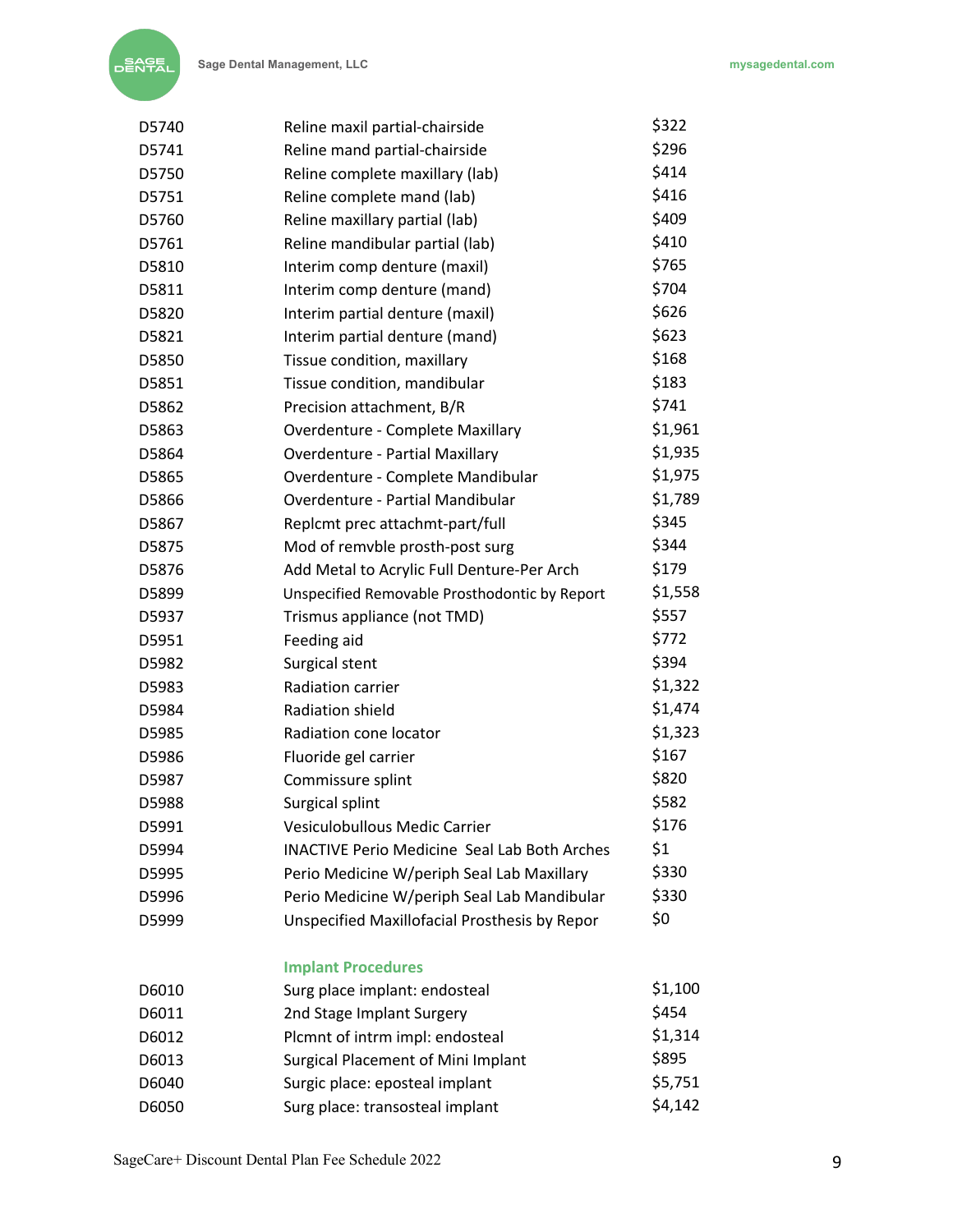| D6051 | Interim Abutment                               | \$442   |
|-------|------------------------------------------------|---------|
| D6052 | <b>INACTIVE Semi-precision Attach Abutment</b> | \$674   |
| D6055 | Dent implant sup connecting bar                | \$2,687 |
| D6056 | Prefabricated abutment                         | \$657   |
| D6057 | <b>Custom fabricated abutment</b>              | \$710   |
| D6058 | Abutment supported porc/cer crn                | \$1,211 |
| D6059 | Abtmt supp porc fused to High Noble            | \$1,229 |
| D6062 | Abtmt supp cast mtl crown-hinob                | \$1,101 |
| D6064 | Abtmt supp cast mtl crown-noble                | \$1,062 |
| D6065 | Implant supp porc/cer crown                    | \$1,287 |
| D6066 | Implant supp porc fused mtl crn                | \$1,287 |
| D6067 | Implant supported metal crown                  | \$1,195 |
| D6068 | Abtmt supp ret for porc/cer FPD                | \$1,239 |
| D6069 | Abut sup ret-porc fsd mtl FPDhn                | \$1,118 |
| D6070 | Abut sup ret-porc fsd mtl FPDbm                | \$1,098 |
| D6071 | Abut sup ret-porc fsd mtl FPDno                | \$1,074 |
| D6072 | Abut sup ret-cast mtl FPD-hinob                | \$1,257 |
| D6074 | Abut sup ret-cast mtl FPD-noble                | \$1,065 |
| D6075 | Implant supp ret-ceramic FPD                   | \$1,178 |
| D6076 | Implnt supp ret-prc fuse mtlFPD                | \$1,180 |
| D6077 | Implant supp ret-cast metal FPD                | \$1,213 |
| D6080 | Implant maintenance procedures                 | \$264   |
| D6081 | Scale & debride of Single implant w/o flap     | \$90    |
| D6083 | Implant supported porc/crn noble metal         | \$1,404 |
| D6084 | Implant supported porc/crn titanium            | \$1,638 |
| D6085 | Provisional Implant crown                      | \$393   |
| D6087 | Implant supported crown noble alloys           | \$1,274 |
| D6088 | Implant supported crown titanium/alloys        | \$1,673 |
| D6090 | Repair implant sup prosth, B/R                 | \$638   |
| D6091 | Rpl attchmt imp/abt sup prosth                 | \$465   |
| D6092 | Recement or Rebond impl/abut sup crown         | \$136   |
| D6093 | Recement or Rebond impl/abut sup FPD           | \$162   |
| D6094 | Abutmnt Supported Crwn-titanium                | \$1,074 |
| D6095 | Repair implant abutment, B/R                   | \$606   |
| D6096 | Remove Broken Implant Retaining Screw          | \$179   |
| D6097 | Abutment supported prc/crn titanium            | \$1,564 |
| D6099 | Implant retainer FPD porcelain/noble           | \$1,288 |
| D6100 | Implant removal, by report                     | \$651   |
| D6101 | Debride Of Peri-implant Defect & Surf Clean    | \$542   |
| D6102 | Debride&osseous Cont of Defect & Surf Clean    | \$682   |
| D6103 | Bone Graft Repair of Periimplant Defect        | \$580   |
| D6104 | Bone Graft at Time of Implant Placement        | \$557   |
| D6110 | Imp/abut remov, comp edent arch Maxillary      | \$2,536 |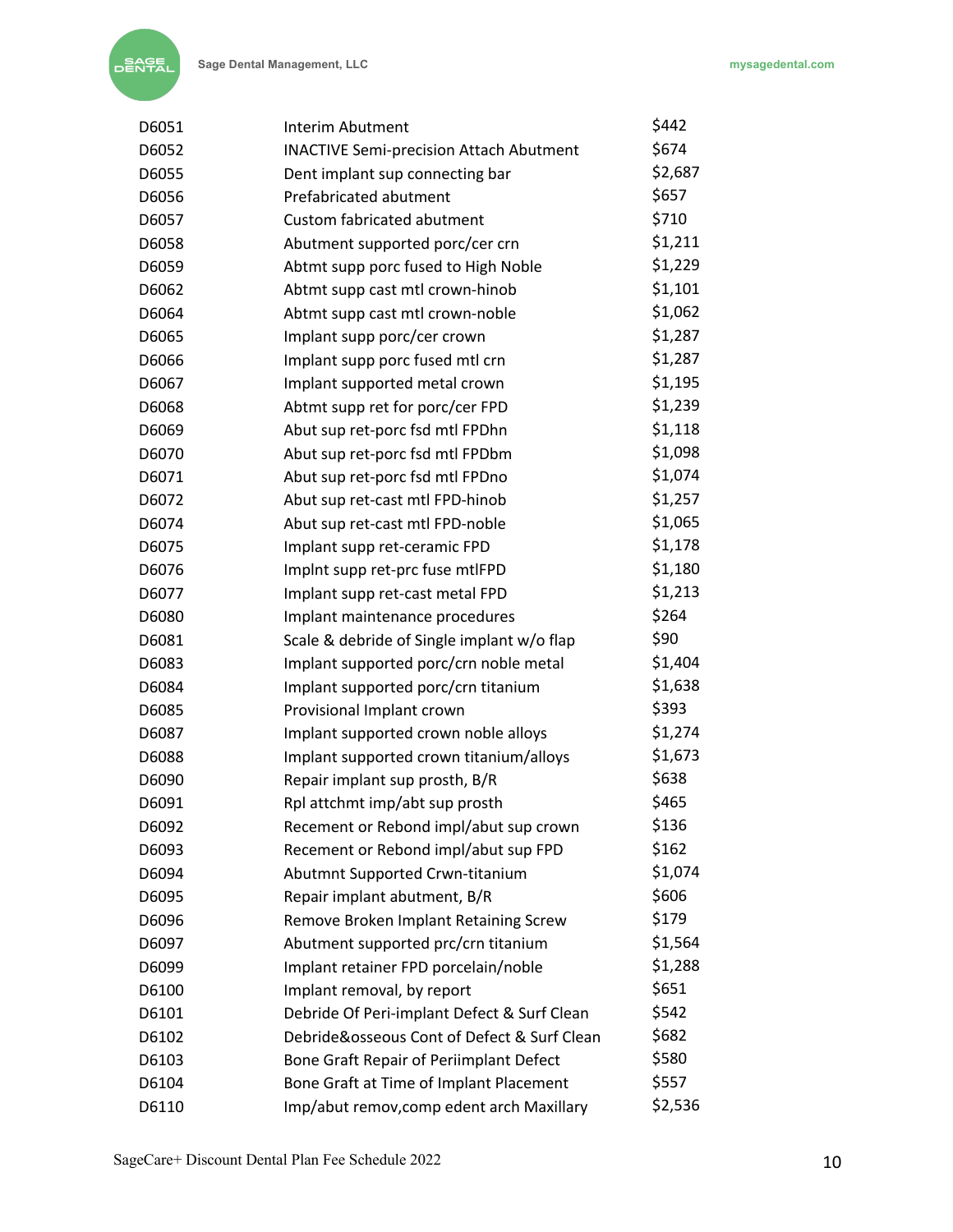| D6111 | Imp/abut remov, comp edent arch Mandibular  | \$2,497 |
|-------|---------------------------------------------|---------|
| D6112 | Imp/abut remov, part edent arch Maxillary   | \$2,173 |
| D6113 | Imp/abut remov, part edent arch Mandibular  | \$2,201 |
| D6114 | Implnt/abut supp fxd comp edent Maxillary   | \$7,264 |
| D6115 | Implnt/abut supp fxd comp edent Mand        | \$7,371 |
| D6116 | Implnt/abut supp fxd part edent Max         | \$3,835 |
| D6117 | Implnt/abut supp fxd part edent Mand        | \$4,066 |
| D6118 | Imp Supported Interim Fixed Dent Edent Mand | \$1,287 |
| D6119 | Imp Supported Interim Fixed Dent Edent Max  | \$1,287 |
| D6120 | Implant retainer prc/titanium               | \$1,651 |
| D6122 | Implant retainer FPD noble alloys           | \$1,278 |
| D6123 | Implant retainer FPD titanium               | \$1,599 |
| D6190 | Radiographic/surgical Implant               | \$327   |
| D6191 | Semi-Precious Abutment Placement            | \$674   |
| D6192 | Semi-Precious Attachment Placement          | \$674   |
| D6194 | Abutmnt Supported ret/fpd titan             | \$1,082 |
| D6195 | Abutment retainer porcelain/titanium        | \$1,651 |
| D6199 | Post op visit-implant                       | \$0     |
| D6210 | Pontic-cast high noble metal                | \$985   |
| D6212 | Pontic-cast noble metal                     | \$936   |
| D6240 | Pontic-porcelain fused to hnob              | \$985   |
| D6242 | Pontic-porcelain fused to nobl              | \$948   |
| D6243 | Pontic crown porcelain/titanium             | \$1,252 |
| D6245 | Pontic-porcelain/ceramic                    | \$910   |
| D6253 | Provisional pontic                          | \$656   |
| D6548 | Ret-porc/cer-resin bnd fxd pros             | \$833   |
| D6600 | Inlay-porcelain/ceramic, 2 surf             | \$791   |
| D6601 | Inlay-porcelain/ceramic, 3+surf             | \$824   |
| D6602 | Inlay-cast high noble met, 2surf            | \$792   |
| D6603 | Inlay-cast high nob met, 3+surf             | \$822   |
| D6608 | Onlay-porcelain/ceramic, 2 surf             | \$823   |
| D6609 | Onlay-porcelain/ceramic, 3+surf             | \$861   |
| D6610 | Onlay-cast high noble met, 2surf            | \$843   |
| D6611 | Onlay-cast high nob met, 3+surf             | \$874   |
| D6740 | AbutmentCrown-porcelain/ceramic             | \$950   |
| D6750 | Abutment crn-porc fused-hi nob              | \$985   |
| D6752 | Abutment crn-porc fused-nob met             | \$860   |
| D6753 | Retainer crn porcelain/titanium             | \$1,252 |
| D6784 | Retainer Crown 3/4 Titanium                 | \$1,238 |
| D6790 | Retainer crn-full cast hi nob               | \$895   |
| D6793 | Provisional retainer crown                  | \$493   |
| D6794 | Crown-titanium                              | \$856   |
| D6920 | Connector bar                               | \$893   |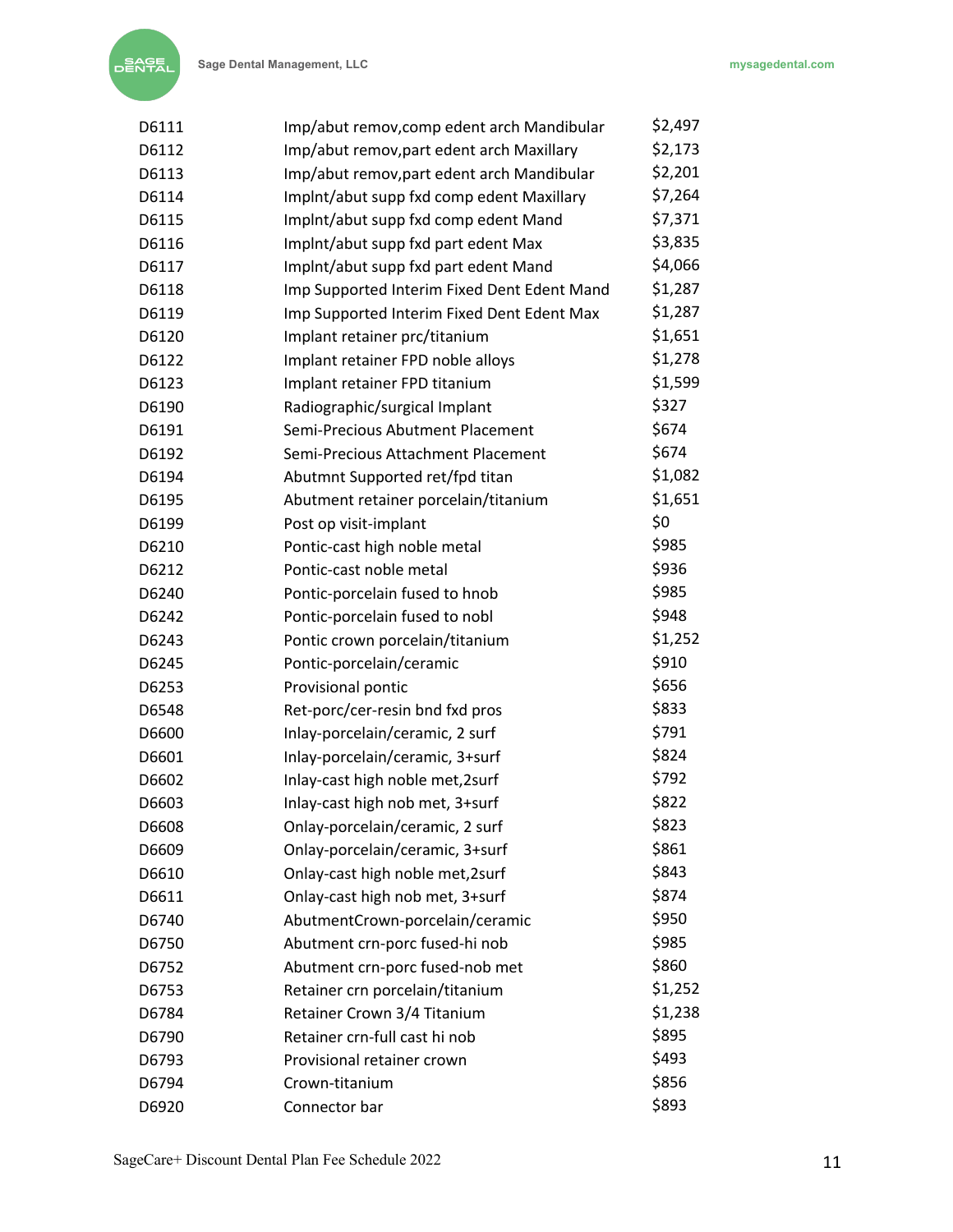

| D6930 | Re-cement or Re-bond fixed partial denture  | \$152   |
|-------|---------------------------------------------|---------|
| D6940 | Stress breaker                              | \$341   |
| D6950 | <b>Precision attachment</b>                 | \$574   |
| D6980 | Fixed partial dent. repair material failure | \$341   |
| D6985 | Pediatric part'l denture, fixed             | \$684   |
| D6999 | Unspecified Fixed Prosthodontic by Report   | \$0     |
|       | <b>Prosthodontics (Fixed) Procedures</b>    |         |
| D7000 | <b>Tooth May Require Extraction</b>         | \$0     |
| D7111 | Coronal remnants-deciduous th               | \$121   |
| D7140 | Extract, erupted th/exposed rt              | \$160   |
| D7199 | USE CODE D0171 Post Op-oral surgery         | \$0     |
| D7210 | Extraction-surgical/erupt tooth             | \$200   |
| D7220 | Extraction-impacted/soft tis                | \$281   |
| D7230 | Extraction-impacted/part bony               | \$348   |
| D7240 | Extraction-impacted/compl bony              | \$420   |
| D7241 | Remov impact-comp bony w/ comp              | \$440   |
| D7250 | Surgic removl resid tooth root              | \$266   |
| D7251 | Coronectomy-part tooth removal              | \$386   |
| D7260 | Oral antral fistula closure                 | \$897   |
| D7261 | Prim closure sinus perforation              | \$662   |
| D7270 | Reimplantation/stabilization                | \$448   |
| D7272 | Tooth transplantation                       | \$559   |
| D7280 | Surgical access unerupted tooth             | \$417   |
| D7282 | Mobiliz erupt/malpos th-erupt               | \$382   |
| D7283 | Plcmt Device facilitate Eruption impacted   | \$377   |
| D7285 | Incisional Biopsy of oral tissue-hard       | \$361   |
| D7286 | Incisional Biopsy of oral                   | \$294   |
| D7287 | Cytology sample collection                  | \$151   |
| D7288 | <b>Brush Biopsy-sample Collection</b>       | \$163   |
| D7290 | Surgical reposition of teeth                | \$379   |
| D7291 | T/SC Fiberotomy, B/R                        | \$234   |
| D7292 | Surgical Plcmnt: temp anch scrw rtnd plt    | \$2,337 |
| D7293 | Surgical Plcmnt: temp anch w/ surg flap     | \$1,854 |
| D7294 | Surgical Plcmnt: temp anch w/o surg flap    | \$1,226 |
| D7295 | <b>Bone Harvest for Grafting</b>            | \$683   |
| D7310 | Alveoloplasty w/ extract-/quad              | \$262   |
| D7311 | Alveoplasty Conjct W/extraction             | \$270   |
| D7320 | Alveoloplasty w/o extract /quad             | \$378   |
| D7321 | Alveoplasty Not Conjct W/extrac             | \$334   |
| D7340 | Vestibuloplasty-ridge ext -2nd              | \$927   |
| D7350 | Vestiplasty-ridge ext (inc)                 | \$1,808 |
| D7410 | Excision benign lesion <= 1.25cm            | \$362   |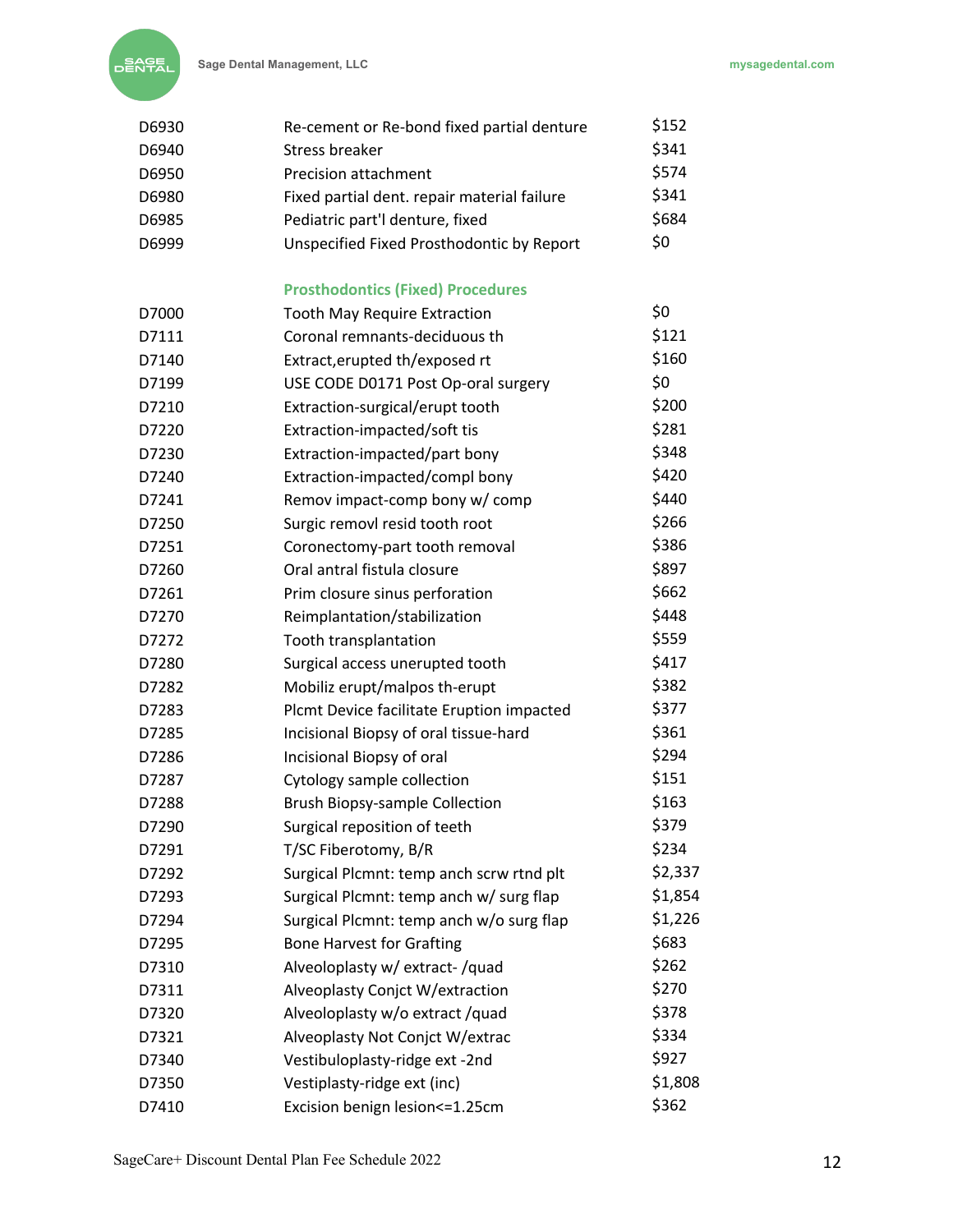| D7411 | Excision benign lesion>1.25 cm                  | \$493   |
|-------|-------------------------------------------------|---------|
| D7412 | Excision benign lesion, complic                 | \$697   |
| D7413 | Excision malig lesion <= 1.25cm                 | \$569   |
| D7414 | Excision malig lesion>1.25cm                    | \$859   |
| D7415 | Excision malig lesion, complic                  | \$964   |
| D7440 | Ex malig tumor-diam <= 1.25 cm                  | \$576   |
| D7441 | Ex malig tumor-diam > 1.25 cm                   | \$1,060 |
| D7450 | Rem benign odont-diam <= 1.25cm                 | \$485   |
| D7451 | Rem benign odont-diam>1.25 cm                   | \$654   |
| D7460 | Rem benign nonodont-di<=1.25cm                  | \$447   |
| D7461 | Rem benign nonodont-diam>1.25cm                 | \$729   |
| D7465 | Destruct lesion-phys/chem B/R                   | \$335   |
| D7471 | <b>Removal of Lateral Exostosis</b>             | \$623   |
| D7472 | Removal of torus palatinus                      | \$686   |
| D7473 | Removal of torus mandibularis                   | \$721   |
| D7485 | Surg reduc, osseous tuberosity                  | \$604   |
| D7510 | Incis&drain abscess-intra soft                  | \$216   |
| D7511 | Incision&drainage Intraoral Abs                 | \$279   |
| D7520 | Incis&drain abscess-extra soft                  | \$370   |
| D7521 | Incision&drainage Extraoral Abs                 | \$517   |
| D7530 | Remove foreign body from tissue                 | \$314   |
| D7540 | Remove foreign body from bone                   | \$520   |
| D7550 | Partial ostect/sequestrectomy                   | \$448   |
| D7830 | Manipulation under anesthesia                   | \$784   |
| D7880 | Occlusal orthotic device                        | \$805   |
| D7881 | Occlusal Orthodontic Device Adjustment          | \$65    |
| D7899 | Unspecified TMD Therapy by Report               | \$0     |
| D7910 | Suture of small wounds to 5cm                   | \$241   |
| D7911 | Complicated suture-up to 5 cm                   | \$446   |
| D7912 | Complicated suture-over 5 cm                    | \$642   |
| D7922 | Intra-socket dressing for heostasis/clot OS     | \$108   |
| D7951 | Sinus augmentation w/bone                       | \$1,293 |
| D7952 | <b>Sinus Augmentation Vertical Appch</b>        | \$626   |
| D7953 | Bone Replacemnt Grft/rdg Site GP ONLY           | \$450   |
| D7960 | <b>INACTIVE Frenulectomy-separate procedure</b> | \$1     |
| D7961 | Buccal / Lingual Frenulectomy                   | \$342   |
| D7962 | Lingual Frenulectomy                            | \$342   |
| D7963 | Frenuloplasty                                   | \$387   |
| D7970 | Excision, hyperplast tiss-arch                  | \$397   |
| D7971 | Excision-pericoronal ging /arch                 | \$214   |
| D7993 | Surgical Placement Cranio Implant               | \$1,287 |
| D7994 | Surgical Placement Zygomatic Implant            | \$1,353 |
| D7997 | Appliance removal-incl archbar                  | \$269   |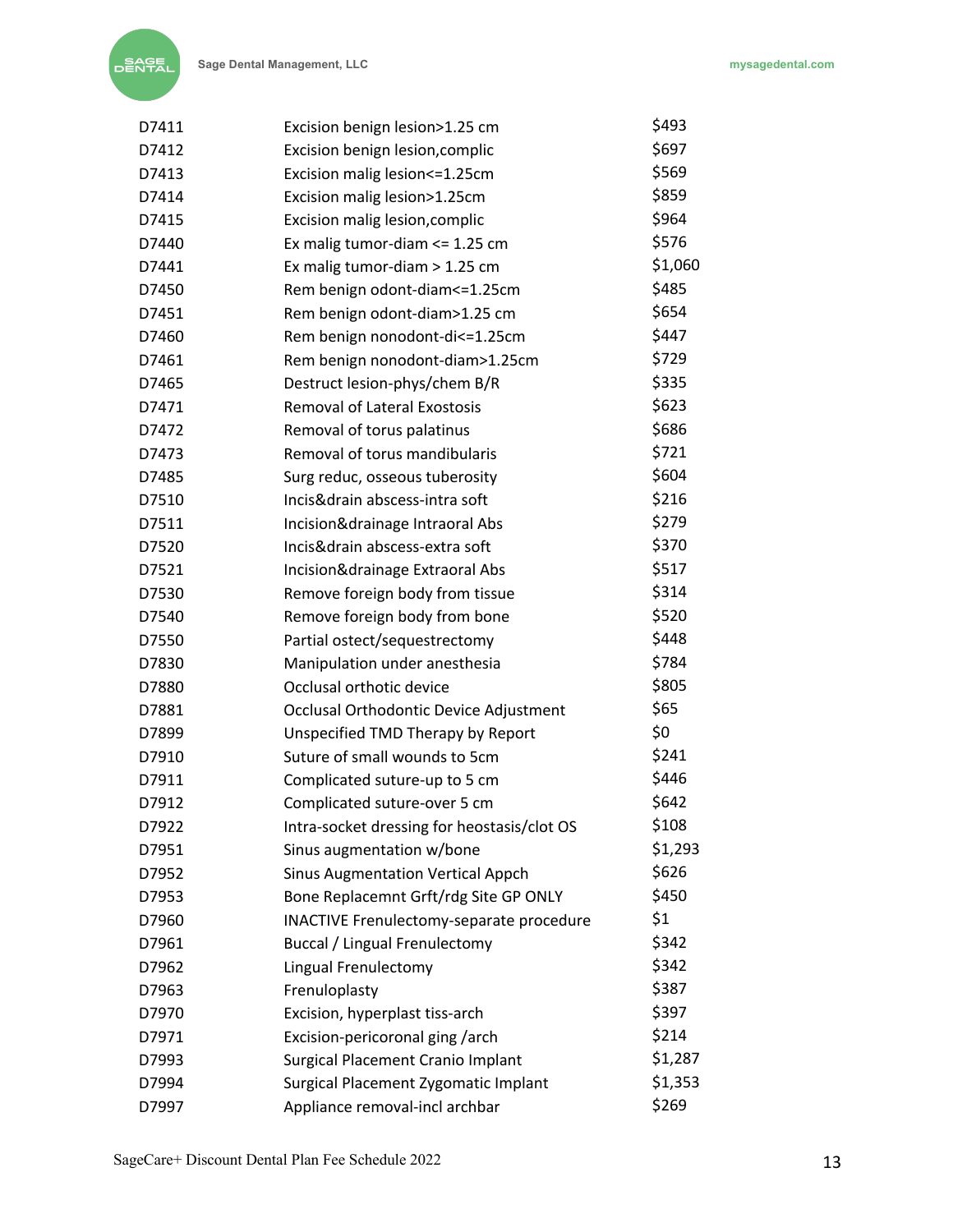| D7999 | Unspecified Oral Surgery Procedure by Report | \$0     |
|-------|----------------------------------------------|---------|
|       | <b>Orthodontics Procedures</b>               |         |
| D8010 | Limited ortho trt, primary dent              | \$2,051 |
| D8020 | Limited ortho trt, transitional              | \$2,318 |
| D8030 | Limited ortho treat, adolescent              | \$2,778 |
| D8040 | Limited ortho treat, adult dent              | \$3,033 |
| D8050 | Intercep orth trt, primary dent              | \$2,330 |
| D8060 | Interceptive orth, transitional              | \$2,471 |
| D8070 | Comp Ortho Transitional/Banding              | \$4,542 |
| D8080 | Comp Ortho Adolescent/Banding                | \$4,604 |
| D8090 | Comp Ortho Adult/Banding                     | \$5,064 |
| D8210 | Removable appliance therapy                  | \$786   |
| D8220 | Fixed appliance therapy                      | \$950   |
| D8660 | Pre-orthodontic treatment visit              | \$364   |
| D8681 | Removable Orthodontic Retainer Adjustment    | \$146   |
| D8690 | Ortho treatment (bill/contract)              | \$304   |
| D8695 | Remove of Fixed Appliance Not for Completion | \$207   |
| D8696 | Repair Of Orthodontic Appliance Maxillary    | \$124   |
| D8697 | Repair Of Orthodontic Appliance Mandibular   | \$113   |
| D8698 | Re-cement/re-bond Fixed Retainer Maxillary   | \$75    |
| D8699 | Re-cement/re-bond Fixed Retainer Mandibular  | \$75    |
| D8701 | Repair Fixed Retainer W/reattach Maxillary   | \$113   |
| D8702 | Repair Fixed Retainer W/reattach Mandibular  | \$124   |
| D8703 | Replace Lost Or Broken Retainer Maxillary    | \$150   |
| D8704 | Replace Lost Or Broken Retainer Mandibular   | \$150   |
| D8999 | Unspecified Ortho Procedure Rept             | \$634   |
|       | <b>Adjunctive General Procedures</b>         |         |
| D9110 | Emerg treatment, palliative                  | \$113   |
| D9120 | <b>Fixed Partial Dntr Sectioning</b>         | \$199   |
| D9130 | TMJ - Non-Invasive Physical Therapies        | \$250   |
| D9210 | Local anesthesia not op/surg                 | \$59    |
| D9211 | Regional block anesthesia                    | \$71    |
| D9215 | Local anesthesia                             | \$56    |
| D9230 | Nitrous Oxide (per 30 mins)                  | \$70    |
| D9248 | Non IV conscious sedation                    | \$272   |
| D9310 | Consultation-per session                     | \$114   |
| D9311 | Consultation with medical health care prof   | \$110   |
| D9410 | House/extended care facility                 | \$183   |
| D9420 | <b>Hospital Call</b>                         | \$241   |
| D9430 | Office visit for observation                 | \$69    |
| D9440 | Office visit-after regular hrs               | \$140   |